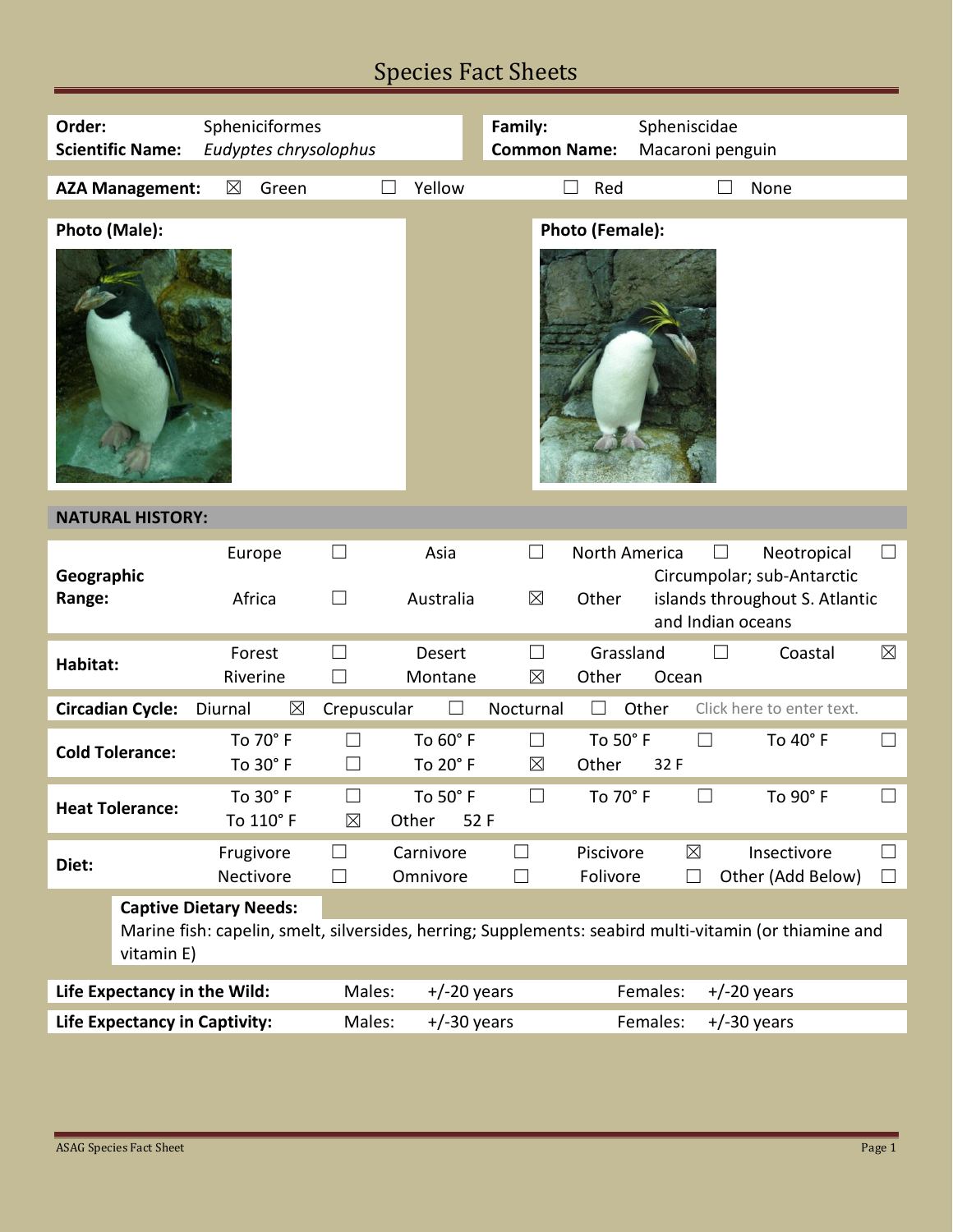## Species Fact Sheets

| <b>BREEDING INFORMATION:</b>                                     |                                                                                                                                                                                                                                  |                                         |                  |                                                                                  |                                                                                                                                                                                                                                                                                                                                             |  |
|------------------------------------------------------------------|----------------------------------------------------------------------------------------------------------------------------------------------------------------------------------------------------------------------------------|-----------------------------------------|------------------|----------------------------------------------------------------------------------|---------------------------------------------------------------------------------------------------------------------------------------------------------------------------------------------------------------------------------------------------------------------------------------------------------------------------------------------|--|
| <b>Age at Sexual Maturity:</b>                                   | Males:<br>6 years                                                                                                                                                                                                                |                                         | Females:         | 5 years                                                                          |                                                                                                                                                                                                                                                                                                                                             |  |
| <b>Courtship Displays:</b>                                       | Ecstatic display (vertical head swinging): mutual display (vocalization by one<br>or both partners); Bowing (during nest relief or as part of mutual display);<br>Mutual preening                                                |                                         |                  |                                                                                  |                                                                                                                                                                                                                                                                                                                                             |  |
| <b>Nest Site Description:</b>                                    | In-situ: shallow scrape lined with a few small stones (some may nest on                                                                                                                                                          |                                         |                  |                                                                                  |                                                                                                                                                                                                                                                                                                                                             |  |
|                                                                  | clumps of tussock grass and line nests with grass shoots when available); Ex-<br>situ: crevices, depression or shallow tubs; river rocks are used to line nests                                                                  |                                         |                  |                                                                                  |                                                                                                                                                                                                                                                                                                                                             |  |
| <b>Clutch Size, Egg Description:</b>                             | Two eggs laid 3-6 days apart with extreme dimorphism (first egg 55-75%<br>smaller than second egg); obligate brood reduction (only fledge one chick);<br>eggs are spheroidal to elongate-oval, and white with a faint blue tinge |                                         |                  |                                                                                  |                                                                                                                                                                                                                                                                                                                                             |  |
| <b>Incubation Period:</b>                                        | 36 days                                                                                                                                                                                                                          |                                         |                  | <b>Fledgling Period:</b>                                                         | 60-65 days                                                                                                                                                                                                                                                                                                                                  |  |
| <b>Parental Care:</b>                                            |                                                                                                                                                                                                                                  |                                         |                  | Both sexes share egg incubation, and brooding and feeding chick                  |                                                                                                                                                                                                                                                                                                                                             |  |
| <b>Chick Development:</b>                                        |                                                                                                                                                                                                                                  | captivity do not crèche as per the wild |                  | Chicks remain on the nest or close to the nesting area until fledging; chicks in |                                                                                                                                                                                                                                                                                                                                             |  |
| <b>CAPTIVE HABITAT INFORMATION:</b>                              |                                                                                                                                                                                                                                  |                                         |                  |                                                                                  |                                                                                                                                                                                                                                                                                                                                             |  |
| <b>Social Structure in the Wild:</b><br>Colonial; highly social  |                                                                                                                                                                                                                                  |                                         |                  |                                                                                  |                                                                                                                                                                                                                                                                                                                                             |  |
| <b>Social Structure in Captivity:</b><br>Colonial; highly social |                                                                                                                                                                                                                                  |                                         |                  |                                                                                  |                                                                                                                                                                                                                                                                                                                                             |  |
| <b>Minimum Group Size:</b>                                       | 10 individuals with a<br>fairly balanced sex ratio<br>(same-sex groups can<br>be maintained for<br>holding purposes)                                                                                                             |                                         |                  | <b>Maximum Group Size:</b>                                                       | <b>NA</b>                                                                                                                                                                                                                                                                                                                                   |  |
| Compatible in<br><b>Mixed Species Exhibits:</b>                  | Yes                                                                                                                                                                                                                              |                                         | <b>Comments:</b> |                                                                                  | Compatible with other species of sub-Antarctic or<br>Antarctic penguins only. Adequate nesting space<br>needs to be available for all penguin species.                                                                                                                                                                                      |  |
| <b>Optimal Habitat Size:</b>                                     | land size.                                                                                                                                                                                                                       |                                         |                  |                                                                                  | Enough space should be provided so they can walk, swim, and perch. Dedicated<br>breeding areas, back of house support are needed. Birds need to be able to avoid or<br>escape any territorial disputes especially during breeding season. Adequate pool<br>space is also important. See Penguin Care Manual minimum standards for water and |  |